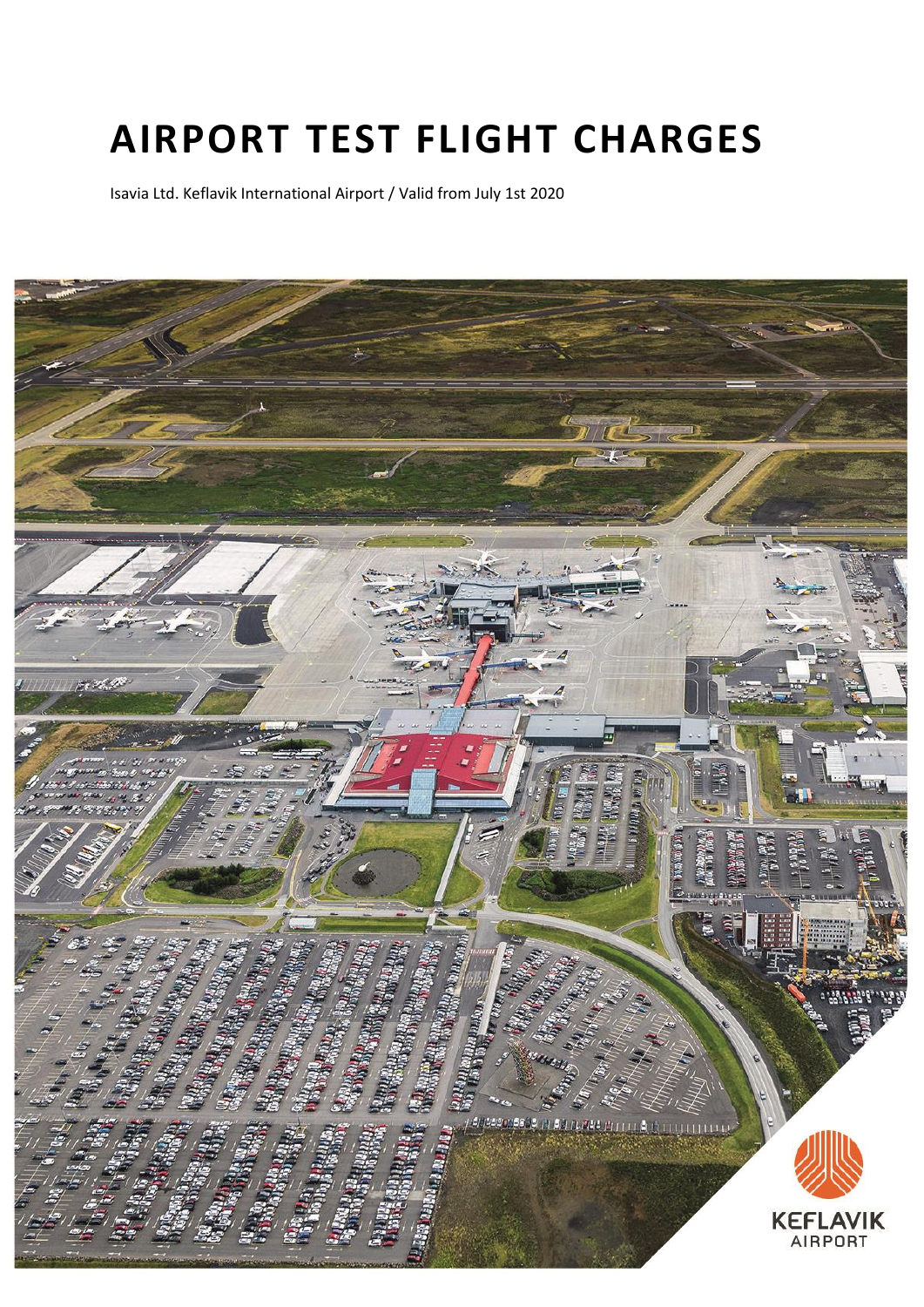

## **Contents**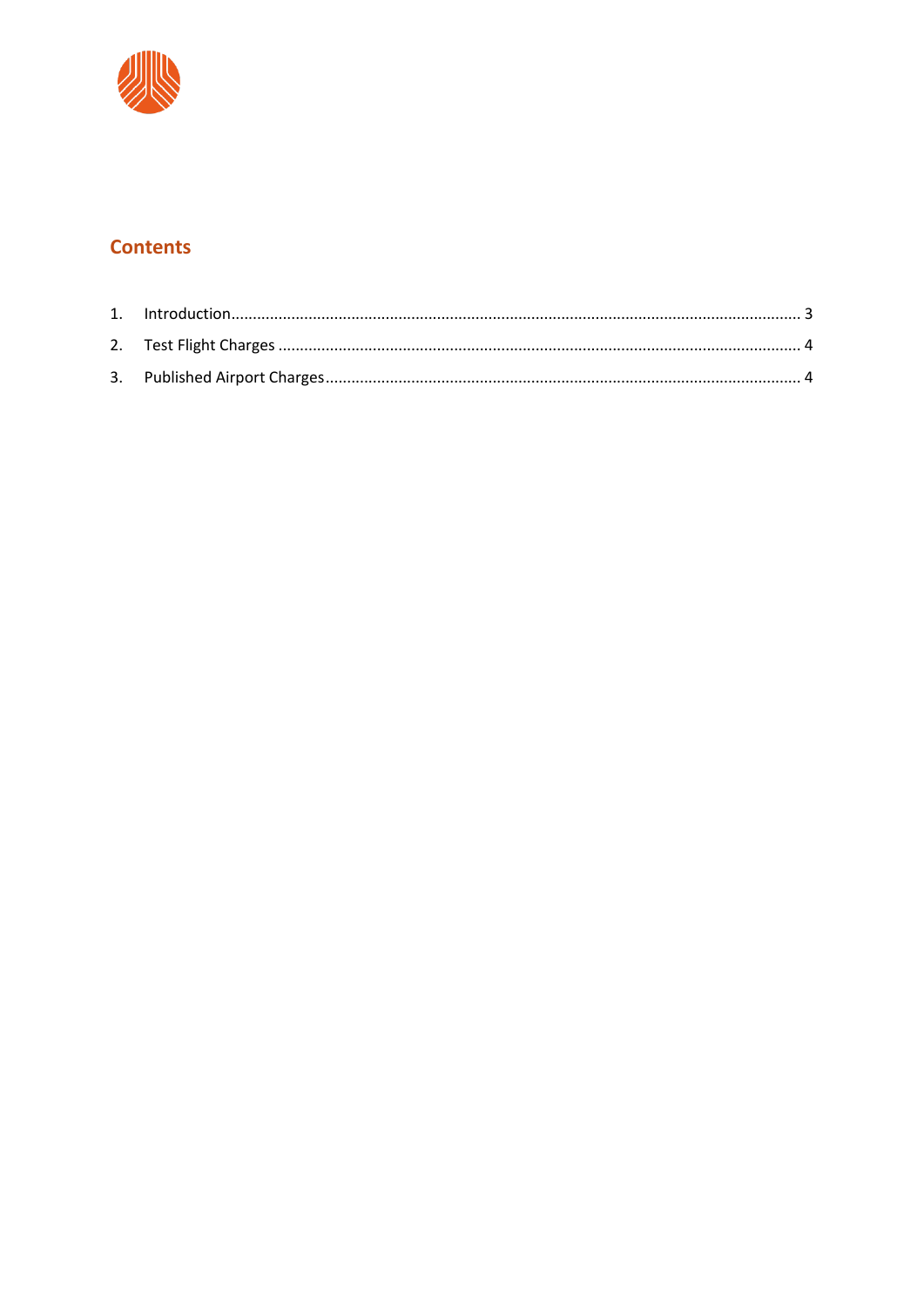

## <span id="page-2-0"></span>**1. Introduction**

Isavia handles the operation and development of all airports in Iceland and, furthermore, manages air traffic in the Icelandic control area that has a size of 5,4 million square kilometres which makes it one of the largest in the world.

In this document the airport authority details the charges for services at Keflavik International Airport from July 1st 2020.

These charges for test flights will be effective from July 1<sup>st</sup> 2020. Isavia will annually review its charges.

Isavia reserves the right to amend these terms of service at any time.

Isavia cannot be held accountable for typos or other errors contained in this document.

Invoices for airport charges at Keflavik International Airport will be issued by Isavia ohf.

Please contact aocc@kefairport.is for further information. Please contact *innheimta@isavia.is* for inquiries about invoices.

The test flight procedures VR700 11 stipulates the requirements for the test flights and the charges for it. Application form EB700 10 shall be filled out for the test flights.